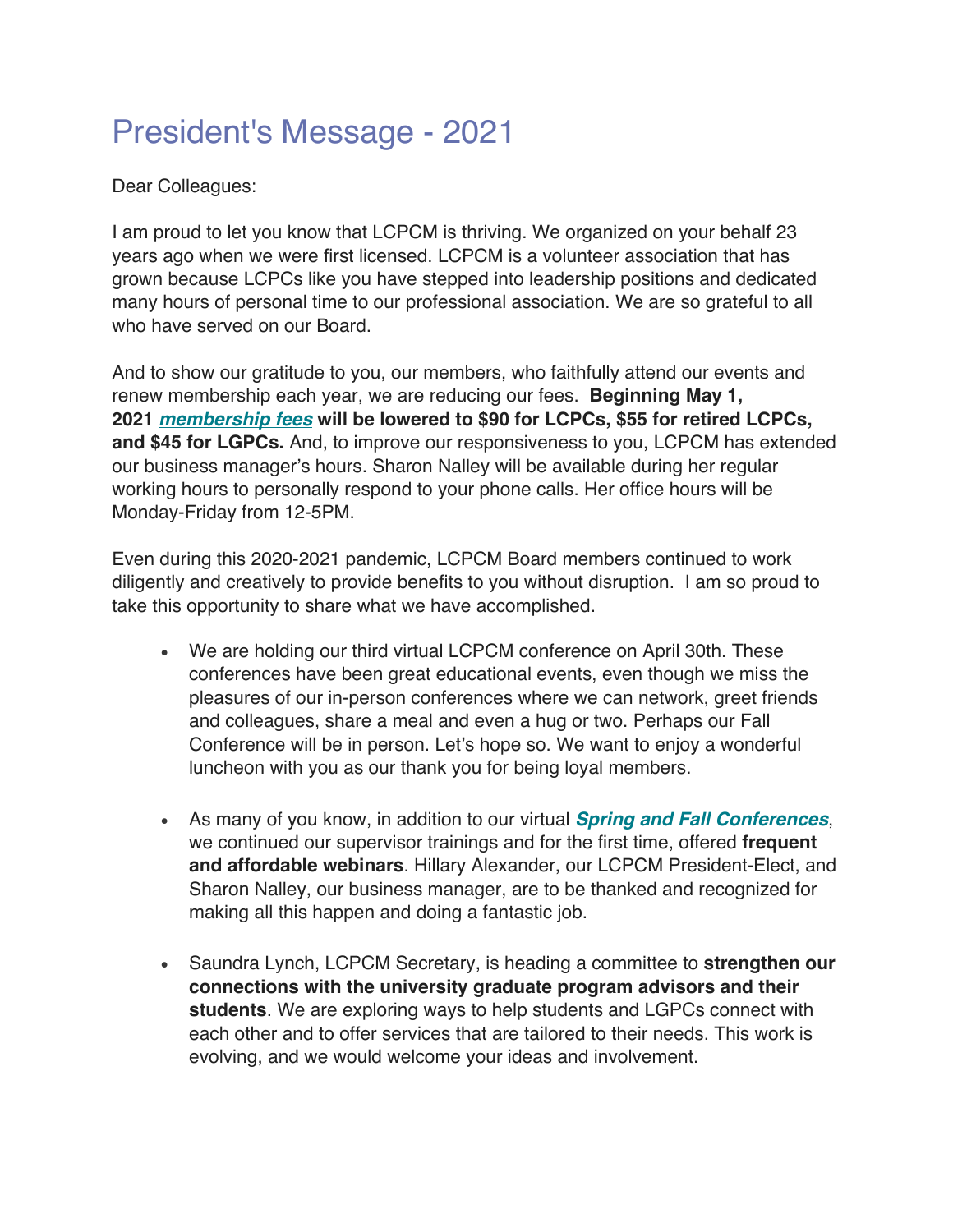- We are immensely proud and excited to offer the comprehensive guide, **"Becoming a Professional Counselor in Maryland"**, *on our website*. This is an extraordinary manual written and created by Robert Castle, LCPCM Treasurer, and his committee that explains everything you need to know to succeed on the journey from counseling student to clinical supervisor. If you have not already done so, take a moment to explore it. The concept and technology behind it is wonderful.
- LCPCM worked extensively to update, clarify, and re-organize the **COMAR regulations** pertaining to LCPCs and LGPCs. We advocated for our own separate chapter so that our regulations would be all in one place. We presented several proposals to the Board of Professional Counselors and Therapists (BOPCT). This year, the BOPCT integrated our proposal into their own version, approved it, and then sent it to the Health Department for approval. Due to pandemic, however, the Health Department is behind in approving new regulations, but we expect it to be enacted.
- The *LCPCM Supervision Subsidy Program* was created to help LGPCs pay for private LCPC supervision if they are working in programs for underserved populations. It provides up to \$50 dollars per session toward clinical supervision fees. Please help us spread the word about this membership benefit.
- Very recently, LCPCM contracted with Kelley Rodill to handle our **social media presence**. We are hoping that this will help LCPCM to reach a wider audience of LCPCs.
- You will be excited to know that LCPCM is embarked on a project to **achieve Medicare eligibility** for Maryland LCPCs. Robyn Elliot, our lobbyist, will lead us in this effort. She and Rachael Faulkner have identified an avenue that is unique to Maryland and would exclusively be for LCPCs in Maryland. This effort will take at least 18 months, but we are acting now. Our state Medicare project is separate from the Medicare eligibility advocacy efforts on the federal level that would apply to all states. We will be calling on you to help when the time is right and will keep you posted as we make progress.
- Everyone knows that LCPCM is dedicated to advocating for the LCPC profession in Maryland. Our **advocacy work in the 2021 Maryland General Assembly** greatly enhanced our visibility and resulted in some very concrete actions that will affect all of us. Rachael Faulkner has provided us with a legislative annual report which you can view on our website. Here are some legislative highlights: